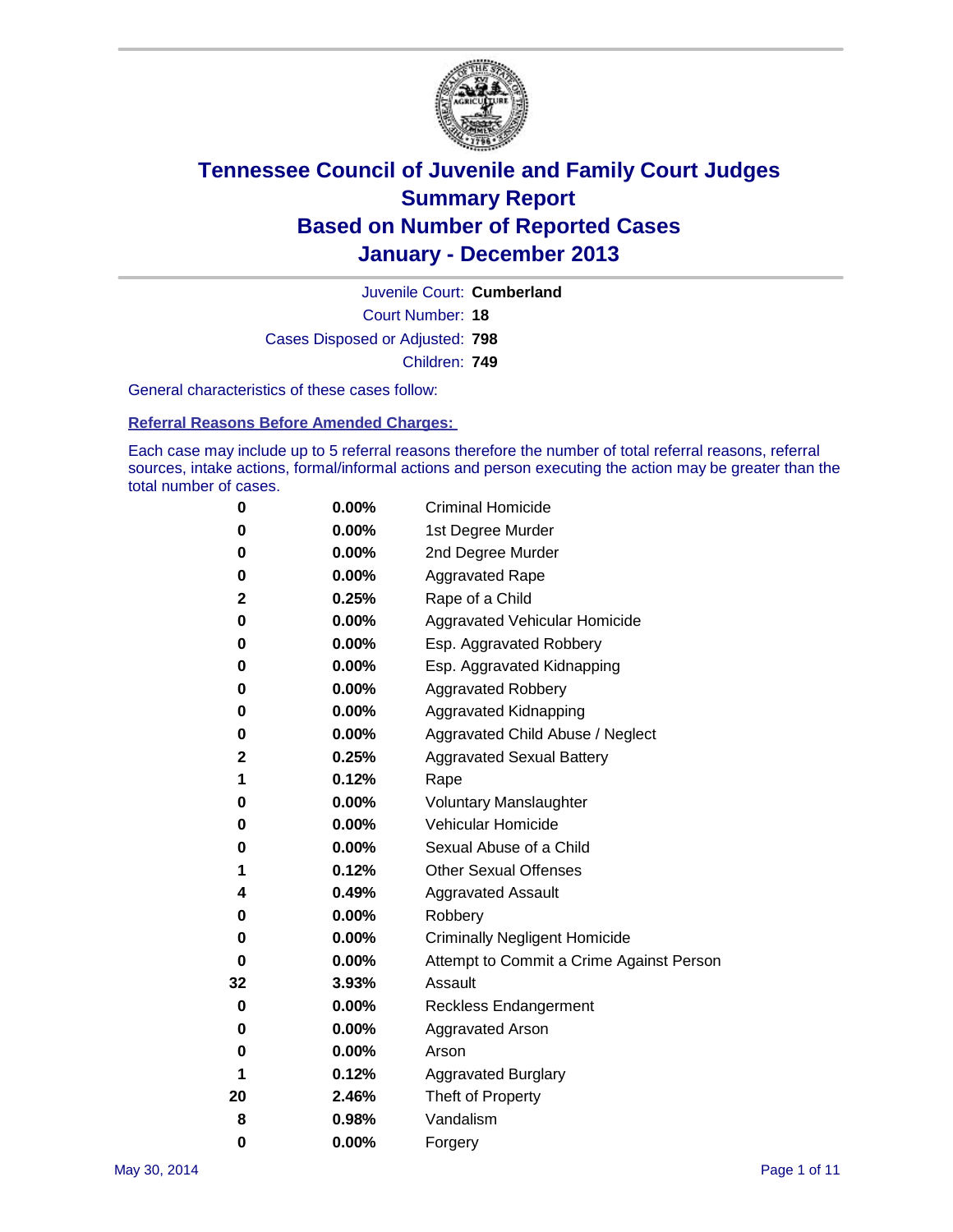

Court Number: **18** Juvenile Court: **Cumberland** Cases Disposed or Adjusted: **798** Children: **749**

#### **Referral Reasons Before Amended Charges:**

Each case may include up to 5 referral reasons therefore the number of total referral reasons, referral sources, intake actions, formal/informal actions and person executing the action may be greater than the total number of cases.

| 0            | 0.00%  | <b>Worthless Checks</b>                                     |
|--------------|--------|-------------------------------------------------------------|
| 0            | 0.00%  | Illegal Possession / Fraudulent Use of Credit / Debit Cards |
| 4            | 0.49%  | <b>Burglary</b>                                             |
| 1            | 0.12%  | Unauthorized Use of a Vehicle                               |
| 0            | 0.00%  | <b>Cruelty to Animals</b>                                   |
| 0            | 0.00%  | Sale of Controlled Substances                               |
| 0            | 0.00%  | <b>Other Drug Offenses</b>                                  |
| 24           | 2.95%  | Possession of Controlled Substances                         |
| 1            | 0.12%  | <b>Criminal Attempt</b>                                     |
| 0            | 0.00%  | Carrying Weapons on School Property                         |
| 1            | 0.12%  | Unlawful Carrying / Possession of a Weapon                  |
| 0            | 0.00%  | <b>Evading Arrest</b>                                       |
| $\mathbf{2}$ | 0.25%  | Escape                                                      |
| 0            | 0.00%  | Driving Under Influence (DUI)                               |
| 14           | 1.72%  | Possession / Consumption of Alcohol                         |
| 0            | 0.00%  | Resisting Stop, Frisk, Halt, Arrest or Search               |
| 0            | 0.00%  | <b>Aggravated Criminal Trespass</b>                         |
| 0            | 0.00%  | Harassment                                                  |
| 0            | 0.00%  | Failure to Appear                                           |
| 0            | 0.00%  | Filing a False Police Report                                |
| 0            | 0.00%  | Criminal Impersonation                                      |
| 9            | 1.11%  | <b>Disorderly Conduct</b>                                   |
| 3            | 0.37%  | <b>Criminal Trespass</b>                                    |
| 1            | 0.12%  | <b>Public Intoxication</b>                                  |
| 0            | 0.00%  | Gambling                                                    |
| 94           | 11.55% | Traffic                                                     |
| 0            | 0.00%  | Local Ordinances                                            |
| 11           | 1.35%  | Violation of Wildlife Regulations                           |
| 9            | 1.11%  | Contempt of Court                                           |
| 31           | 3.81%  | Violation of Probation                                      |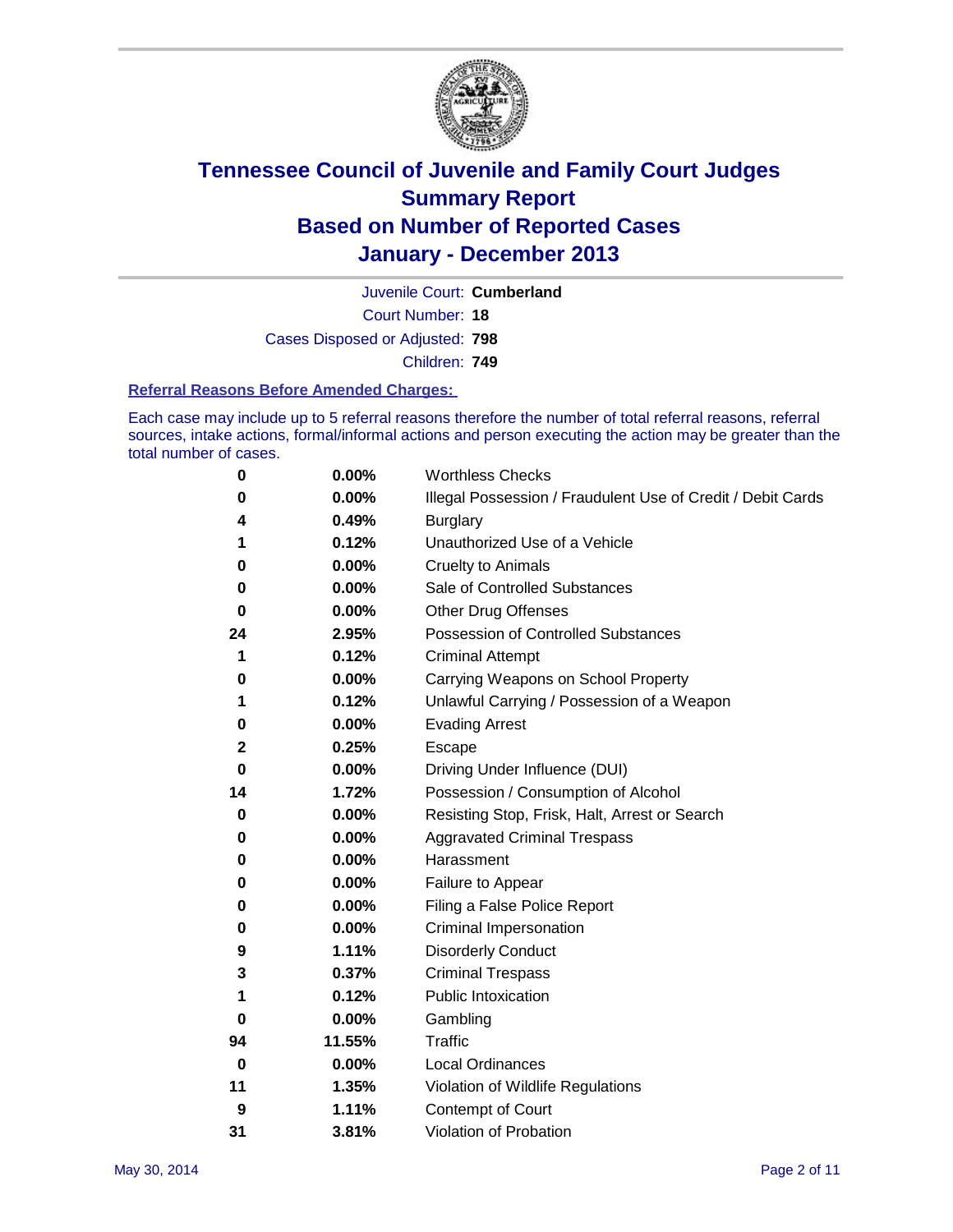

Court Number: **18** Juvenile Court: **Cumberland** Cases Disposed or Adjusted: **798** Children: **749**

#### **Referral Reasons Before Amended Charges:**

Each case may include up to 5 referral reasons therefore the number of total referral reasons, referral sources, intake actions, formal/informal actions and person executing the action may be greater than the total number of cases.

| 814          | 100.00%        | <b>Total Referrals</b>                 |
|--------------|----------------|----------------------------------------|
| 1            | 0.12%          | Other                                  |
| 0            | 0.00%          | Consent to Marry                       |
| 0            | 0.00%          | <b>Request for Medical Treatment</b>   |
| 347          | 42.63%         | <b>Child Support</b>                   |
| 33           | 4.05%          | Paternity / Legitimation               |
| 1            | 0.12%          | Visitation                             |
| 18           | 2.21%          | Custody                                |
| 0            | 0.00%          | <b>Foster Care Review</b>              |
| 0            | $0.00\%$       | <b>Administrative Review</b>           |
| 6            | 0.74%          | <b>Judicial Review</b>                 |
| 0            | 0.00%          | Violation of Informal Adjustment       |
| $\mathbf 2$  | 0.25%          | <b>Violation of Pretrial Diversion</b> |
| 3            | 0.37%          | <b>Termination of Parental Rights</b>  |
| 77           | 9.46%          | Dependency / Neglect                   |
| 0            | $0.00\%$       | <b>Physically Abused Child</b>         |
| 0            | $0.00\%$       | <b>Sexually Abused Child</b>           |
| 0            | $0.00\%$       | <b>Violation of Curfew</b>             |
| 0            | 0.00%          | Violation of a Valid Court Order       |
| 3            | 0.37%          | Possession of Tobacco Products         |
| 0            | 0.00%          | Out-of-State Runaway                   |
| $12 \,$      | 1.47%          | Truancy<br>In-State Runaway            |
| 4<br>29      | 0.49%<br>3.56% | <b>Unruly Behavior</b>                 |
|              |                |                                        |
| $\mathbf{2}$ | 0.25%          | Violation of Aftercare                 |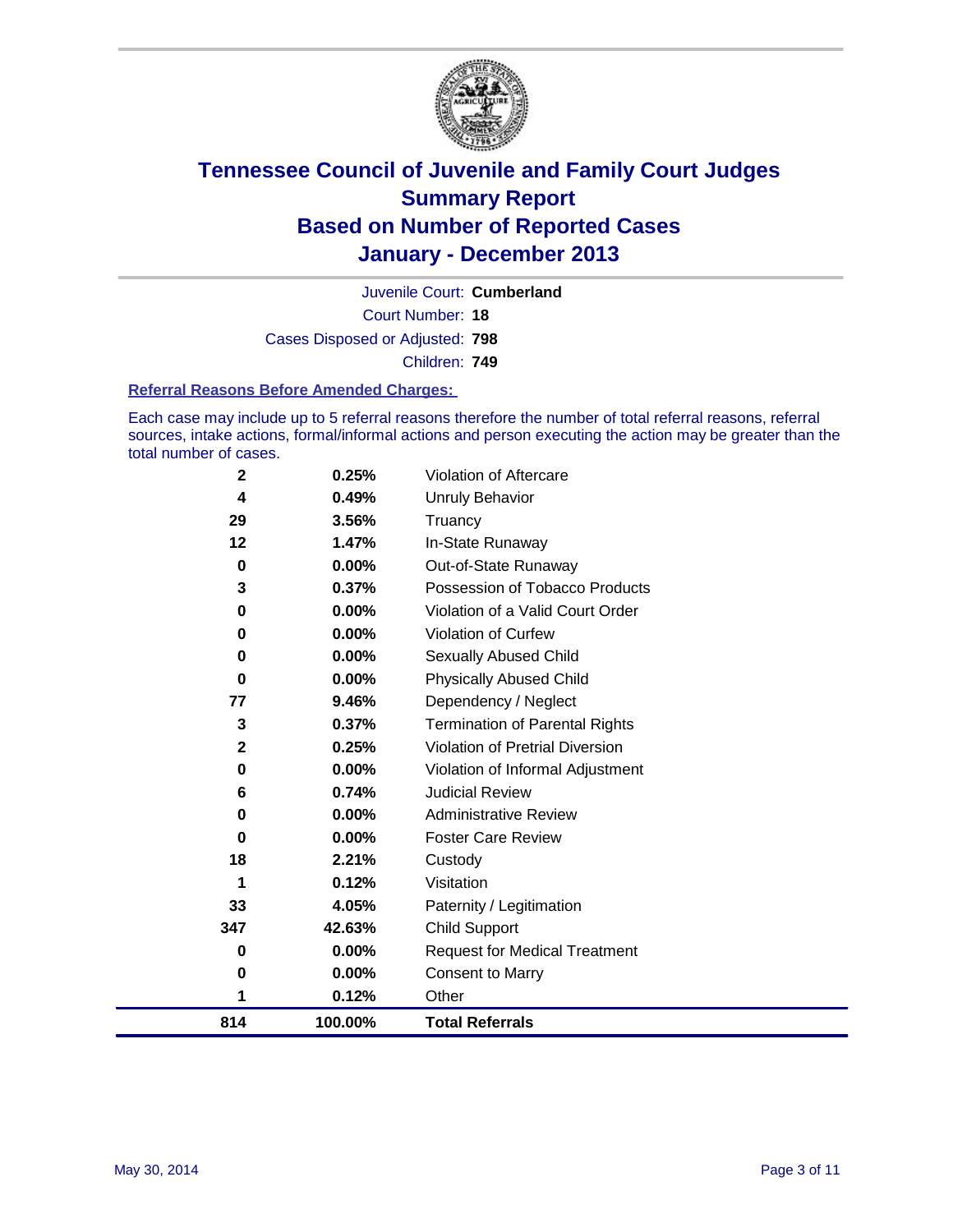

| Juvenile Court: Cumberland |                                 |                                   |  |  |
|----------------------------|---------------------------------|-----------------------------------|--|--|
|                            |                                 | Court Number: 18                  |  |  |
|                            | Cases Disposed or Adjusted: 798 |                                   |  |  |
|                            |                                 | Children: 749                     |  |  |
| <b>Referral Sources: 1</b> |                                 |                                   |  |  |
| 234                        | 28.75%                          | Law Enforcement                   |  |  |
| 16                         | 1.97%                           | Parents                           |  |  |
| 36                         | 4.42%                           | <b>Relatives</b>                  |  |  |
| $\bf{0}$                   | 0.00%                           | Self                              |  |  |
| 31                         | 3.81%                           | School                            |  |  |
| $\bf{0}$                   | 0.00%                           | <b>CSA</b>                        |  |  |
| 199                        | 24.45%                          | <b>DCS</b>                        |  |  |
| 0                          | 0.00%                           | <b>Other State Department</b>     |  |  |
| 13                         | 1.60%                           | <b>District Attorney's Office</b> |  |  |
| 17                         | 2.09%                           | <b>Court Staff</b>                |  |  |
| 16                         | 1.97%                           | Social Agency                     |  |  |
| $\mathbf{2}$               | 0.25%                           | <b>Other Court</b>                |  |  |
| 1                          | 0.12%                           | Victim                            |  |  |
| 248                        | 30.47%                          | Child & Parent                    |  |  |
| 0                          | 0.00%                           | Hospital                          |  |  |
| 0                          | 0.00%                           | Unknown                           |  |  |
| 1                          | 0.12%                           | Other                             |  |  |

### **Age of Child at Referral: 2**

| 749 | 100.00%  | <b>Total Child Count</b> |  |
|-----|----------|--------------------------|--|
| 0   | $0.00\%$ | Unknown                  |  |
| 1   | 0.13%    | Ages 19 and Over         |  |
| 122 | 16.29%   | Ages 17 through 18       |  |
| 151 | 20.16%   | Ages 15 through 16       |  |
| 65  | 8.68%    | Ages 13 through 14       |  |
| 22  | 2.94%    | Ages 11 through 12       |  |
| 388 | 51.80%   | Ages 10 and Under        |  |
|     |          |                          |  |

<sup>1</sup> If different than number of Referral Reasons (814), verify accuracy of your court's data.

<sup>2</sup> One child could be counted in multiple categories, verify accuracy of your court's data

**100.00% Total Referral Sources**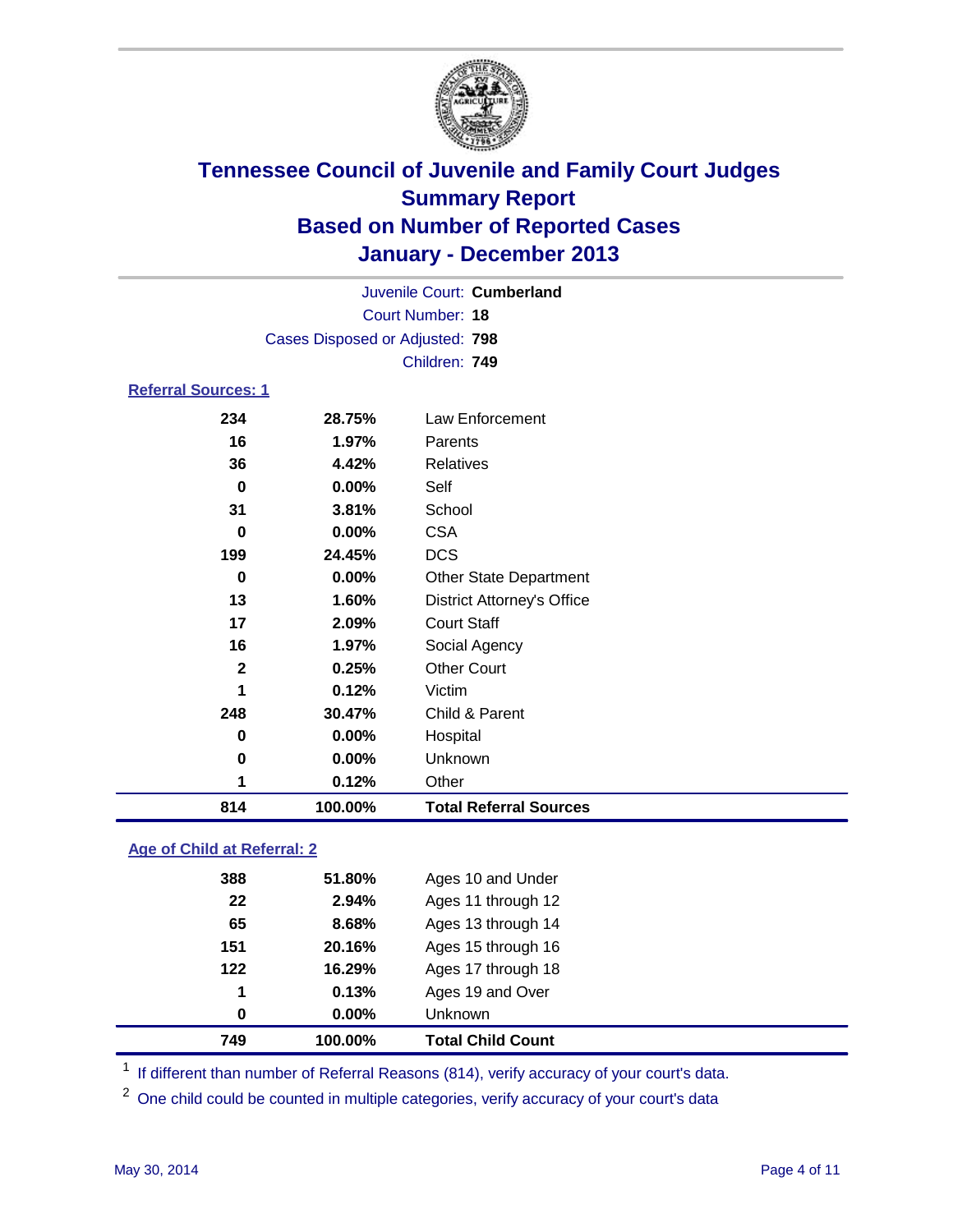

| Juvenile Court: Cumberland              |                                 |                          |  |
|-----------------------------------------|---------------------------------|--------------------------|--|
|                                         |                                 | Court Number: 18         |  |
|                                         | Cases Disposed or Adjusted: 798 |                          |  |
|                                         |                                 | Children: 749            |  |
| Sex of Child: 1                         |                                 |                          |  |
| 430                                     | 57.41%                          | Male                     |  |
| 314                                     | 41.92%                          | Female                   |  |
| 5                                       | 0.67%                           | Unknown                  |  |
| 749                                     | 100.00%                         | <b>Total Child Count</b> |  |
| Race of Child: 1                        |                                 |                          |  |
| 728                                     | 97.20%                          | White                    |  |
| 3                                       | 0.40%                           | African American         |  |
| 0                                       | 0.00%                           | Native American          |  |
| 0                                       | 0.00%                           | Asian                    |  |
| $\overline{\mathbf{2}}$                 | 0.27%                           | Mixed                    |  |
| 16                                      | 2.14%                           | Unknown                  |  |
| 749                                     | 100.00%                         | <b>Total Child Count</b> |  |
| <b>Hispanic Origin: 1</b>               |                                 |                          |  |
| 5                                       | 0.67%                           | Yes                      |  |
| 726                                     | 96.93%                          | No                       |  |
| 18                                      | 2.40%                           | Unknown                  |  |
| 749                                     | 100.00%                         | <b>Total Child Count</b> |  |
| <b>School Enrollment of Children: 1</b> |                                 |                          |  |
| 470                                     | 62.75%                          | Yes                      |  |
| 263                                     | 35.11%                          | <b>No</b>                |  |
| 16                                      | 2.14%                           | Unknown                  |  |
| 749                                     | 100.00%                         | <b>Total Child Count</b> |  |

One child could be counted in multiple categories, verify accuracy of your court's data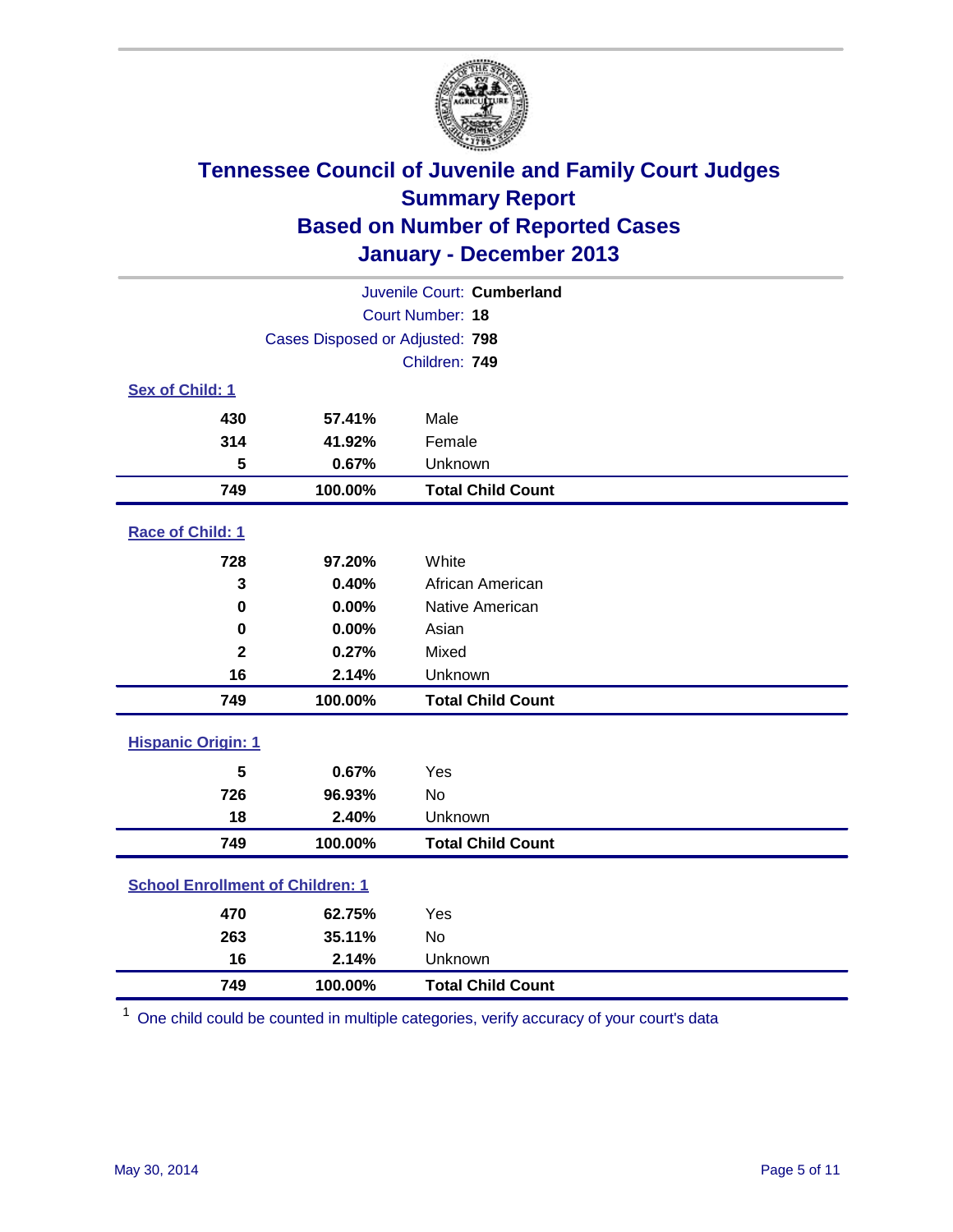

Court Number: **18** Juvenile Court: **Cumberland** Cases Disposed or Adjusted: **798** Children: **749**

### **Living Arrangement of Child at Time of Referral: 1**

| 749          | 100.00%  | <b>Total Child Count</b>     |
|--------------|----------|------------------------------|
| 0            | $0.00\%$ | Other                        |
| 8            | 1.07%    | Unknown                      |
| 2            | 0.27%    | Independent                  |
| $\mathbf{2}$ | 0.27%    | In an Institution            |
| 19           | 2.54%    | In a Residential Center      |
| 8            | 1.07%    | In a Group Home              |
| 35           | 4.67%    | With Foster Family           |
| 1            | 0.13%    | <b>With Adoptive Parents</b> |
| 146          | 19.49%   | <b>With Relatives</b>        |
| 64           | 8.54%    | With Father                  |
| 312          | 41.66%   | With Mother                  |
| 7            | 0.93%    | With Mother and Stepfather   |
| 6            | $0.80\%$ | With Father and Stepmother   |
| 139          | 18.56%   | With Both Biological Parents |
|              |          |                              |

### **Type of Detention: 2**

| 798 | 100.00% |                   | <b>Total Detention Count</b> |
|-----|---------|-------------------|------------------------------|
|     | 0       | $0.00\%$<br>Other |                              |
| 788 | 98.75%  |                   | Does Not Apply               |
|     | 0       | $0.00\%$          | <b>Unknown</b>               |
|     | 0       | $0.00\%$          | <b>Psychiatric Hospital</b>  |
|     | 0       | 0.00%             | Jail - No Separation         |
|     | 0       | $0.00\%$          | Jail - Partial Separation    |
|     | 0       | 0.00%             | Jail - Complete Separation   |
|     | 10      | 1.25%             | Juvenile Detention Facility  |
|     | 0       | $0.00\%$          | Non-Secure Placement         |
|     |         |                   |                              |

<sup>1</sup> One child could be counted in multiple categories, verify accuracy of your court's data

<sup>2</sup> If different than number of Cases (798) verify accuracy of your court's data.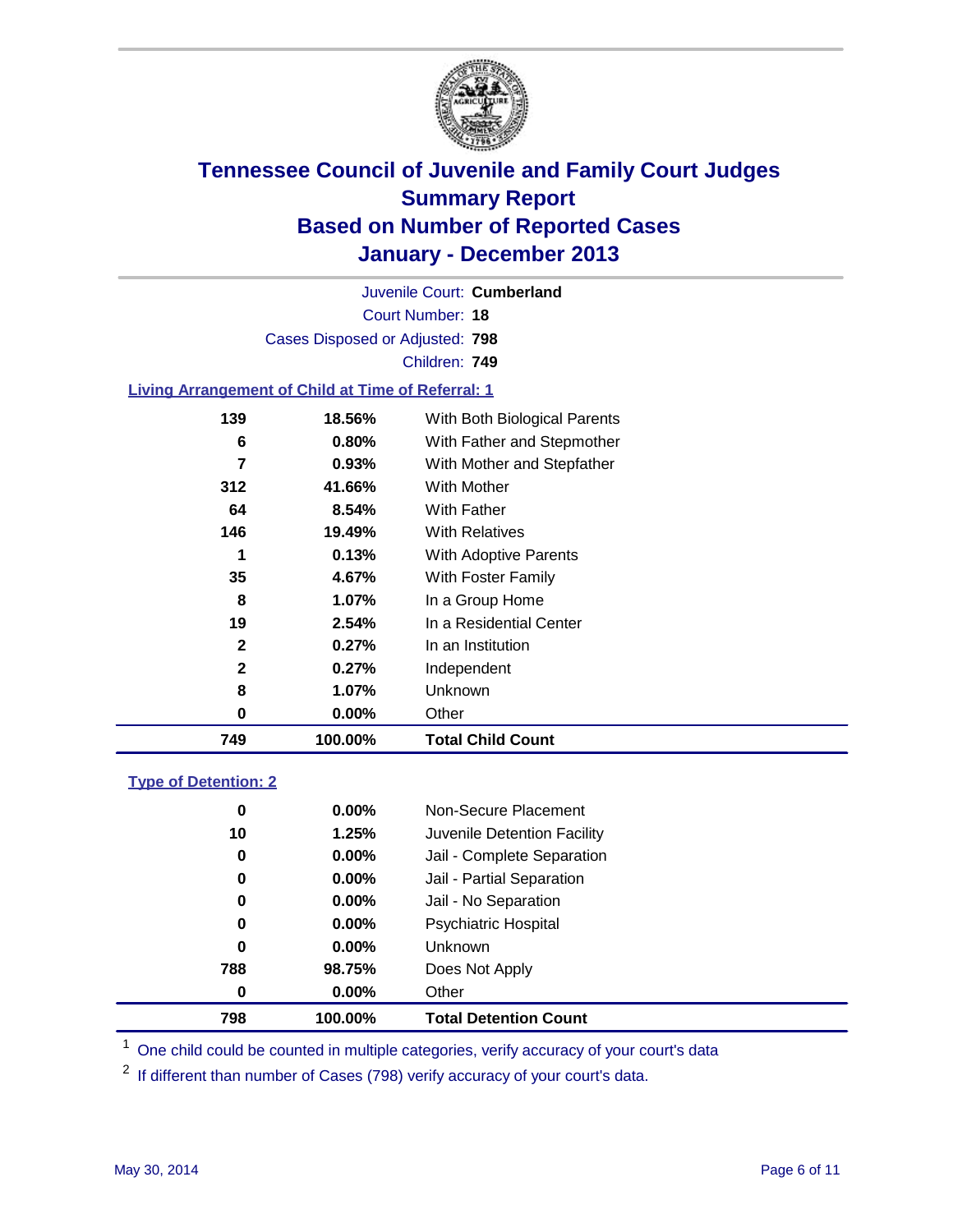

| Juvenile Court: Cumberland                         |                                 |                                      |  |  |
|----------------------------------------------------|---------------------------------|--------------------------------------|--|--|
|                                                    |                                 | Court Number: 18                     |  |  |
|                                                    | Cases Disposed or Adjusted: 798 |                                      |  |  |
|                                                    |                                 | Children: 749                        |  |  |
| <b>Placement After Secure Detention Hearing: 1</b> |                                 |                                      |  |  |
| $\mathbf 2$                                        | 0.25%                           | Returned to Prior Living Arrangement |  |  |
| 7                                                  | 0.88%                           | Juvenile Detention Facility          |  |  |
| 0                                                  | 0.00%                           | Jail                                 |  |  |
| 0                                                  | 0.00%                           | Shelter / Group Home                 |  |  |
| 0                                                  | 0.00%                           | <b>Foster Family Home</b>            |  |  |
| 0                                                  | 0.00%                           | <b>Psychiatric Hospital</b>          |  |  |
| 0                                                  | 0.00%                           | Unknown                              |  |  |
| 789                                                | 98.87%                          | Does Not Apply                       |  |  |
| 0                                                  | 0.00%                           | Other                                |  |  |
| 798                                                | 100.00%                         | <b>Total Placement Count</b>         |  |  |
|                                                    |                                 |                                      |  |  |
| <b>Intake Actions: 2</b>                           |                                 |                                      |  |  |
| 542                                                | 66.58%                          | <b>Petition Filed</b>                |  |  |
| 8                                                  | 0.98%                           | <b>Motion Filed</b>                  |  |  |
| 256                                                | 31.45%                          | <b>Citation Processed</b>            |  |  |
| $\bf{0}$                                           | 0.00%                           | Notification of Paternity Processed  |  |  |
| 1                                                  | 0.12%                           | Scheduling of Judicial Review        |  |  |
| $\mathbf 2$                                        | 0.25%                           | Scheduling of Administrative Review  |  |  |
| 0                                                  | 0.00%                           | Scheduling of Foster Care Review     |  |  |
| 0                                                  | 0.00%                           | Unknown                              |  |  |
| 2                                                  | 0.25%                           | Does Not Apply                       |  |  |
|                                                    |                                 |                                      |  |  |
| 3                                                  | 0.37%                           | Other                                |  |  |

<sup>1</sup> If different than number of Cases (798) verify accuracy of your court's data.

If different than number of Referral Reasons (814), verify accuracy of your court's data.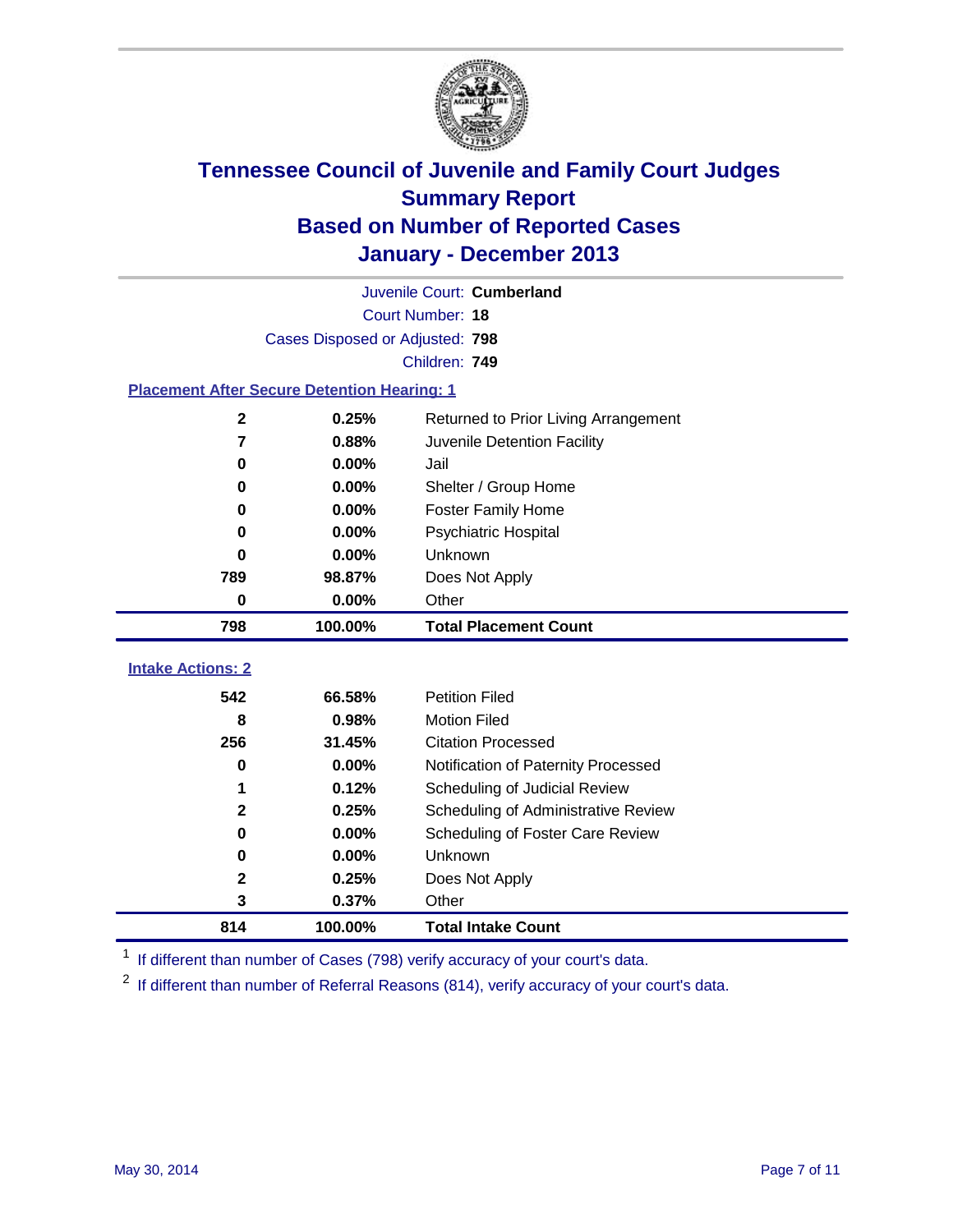

Court Number: **18** Juvenile Court: **Cumberland** Cases Disposed or Adjusted: **798** Children: **749**

### **Last Grade Completed by Child: 1**

| 749      | 100.00%        | <b>Total Child Count</b> |
|----------|----------------|--------------------------|
| 62<br>3  | 8.28%<br>0.40% | Unknown<br>Other         |
| 195      | 26.03%         | Never Attended School    |
| 6        | 0.80%          | Graduated                |
| $\bf{0}$ | 0.00%          | <b>GED</b>               |
| 0        | 0.00%          | Non-Graded Special Ed    |
| 6        | 0.80%          | 12th Grade               |
| 96       | 12.82%         | 11th Grade               |
| 87       | 11.62%         | 10th Grade               |
| 69       | 9.21%          | 9th Grade                |
| 32       | 4.27%          | 8th Grade                |
| 18       | 2.40%          | 7th Grade                |
| 9        | 1.20%          | 6th Grade                |
| 22       | 2.94%          | 5th Grade                |
| 10       | 1.34%          | 4th Grade                |
| 8        | 1.07%          | 3rd Grade                |
| 15       | 2.00%          | 2nd Grade                |
| 25       | 3.34%          | 1st Grade                |
| 42       | 5.61%          | Kindergarten             |
| 0        | 0.00%          | Preschool                |
| 44       | 5.87%          | Too Young for School     |

One child could be counted in multiple categories, verify accuracy of your court's data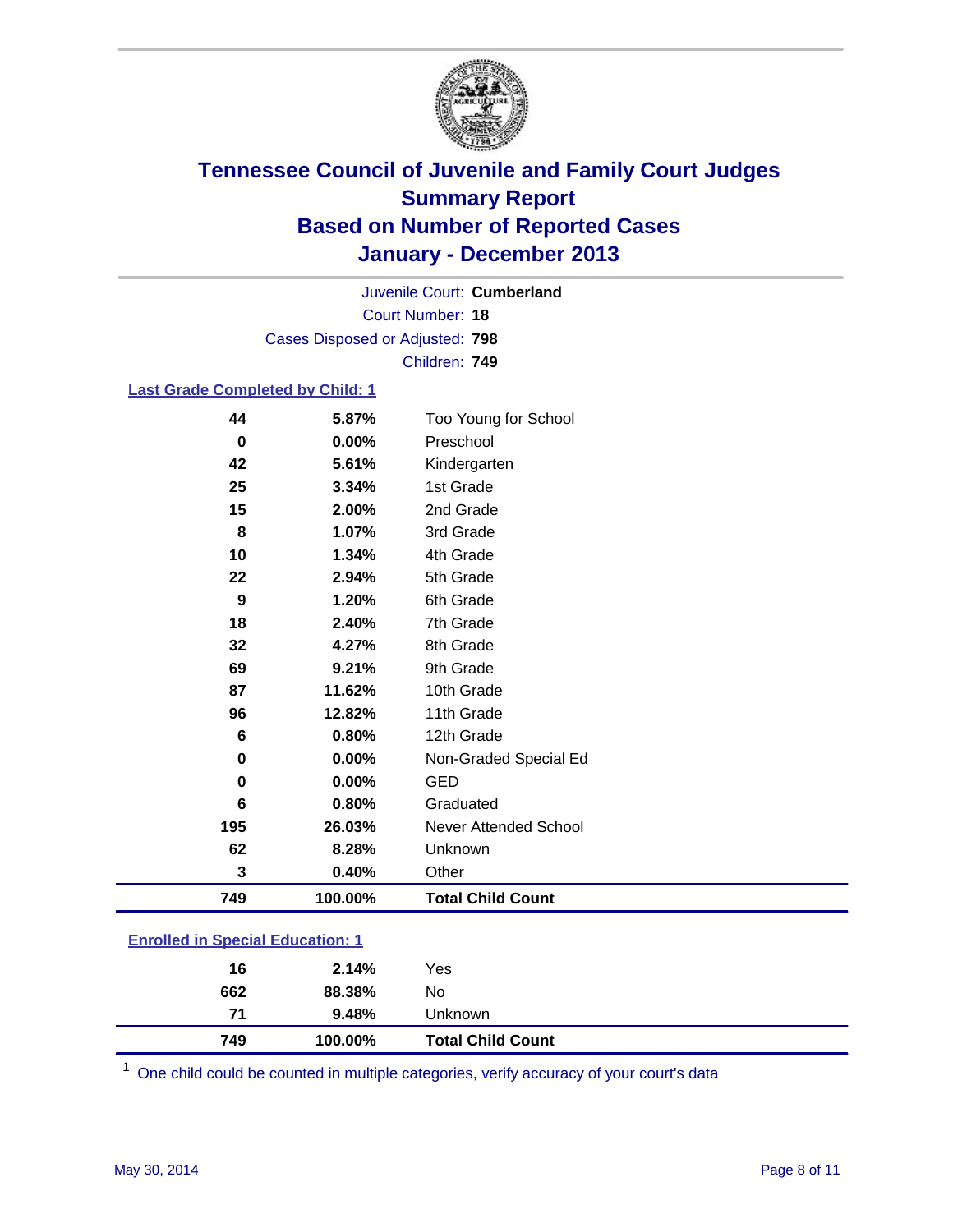

|                              |                                 | Juvenile Court: Cumberland |
|------------------------------|---------------------------------|----------------------------|
|                              |                                 | Court Number: 18           |
|                              | Cases Disposed or Adjusted: 798 |                            |
|                              |                                 | Children: 749              |
| <b>Action Executed By: 1</b> |                                 |                            |
| 766                          | 94.10%                          | Judge                      |
| $\mathbf{2}$                 | 0.25%                           | Magistrate                 |
| 46                           | 5.65%                           | <b>YSO</b>                 |
| 0                            | $0.00\%$                        | Other                      |
| 0                            | $0.00\%$                        | Unknown                    |
| 814                          | 100.00%                         | <b>Total Action Count</b>  |

### **Formal / Informal Actions: 1**

| 72  | 8.85%    | Dismissed                                        |
|-----|----------|--------------------------------------------------|
| 3   | 0.37%    | Retired / Nolle Prosequi                         |
| 97  | 11.92%   | <b>Complaint Substantiated Delinquent</b>        |
| 33  | 4.05%    | <b>Complaint Substantiated Status Offender</b>   |
| 73  | 8.97%    | <b>Complaint Substantiated Dependent/Neglect</b> |
| 0   | $0.00\%$ | <b>Complaint Substantiated Abused</b>            |
| 0   | $0.00\%$ | <b>Complaint Substantiated Mentally III</b>      |
| 87  | 10.69%   | Informal Adjustment                              |
| 40  | 4.91%    | <b>Pretrial Diversion</b>                        |
| 0   | $0.00\%$ | <b>Transfer to Adult Court Hearing</b>           |
| 0   | 0.00%    | Charges Cleared by Transfer to Adult Court       |
| 1   | 0.12%    | Special Proceeding                               |
| 14  | 1.72%    | <b>Review Concluded</b>                          |
| 16  | 1.97%    | Case Held Open                                   |
| 378 | 46.44%   | Other                                            |
| 0   | $0.00\%$ | Unknown                                          |
| 814 | 100.00%  | <b>Total Action Count</b>                        |

<sup>1</sup> If different than number of Referral Reasons (814), verify accuracy of your court's data.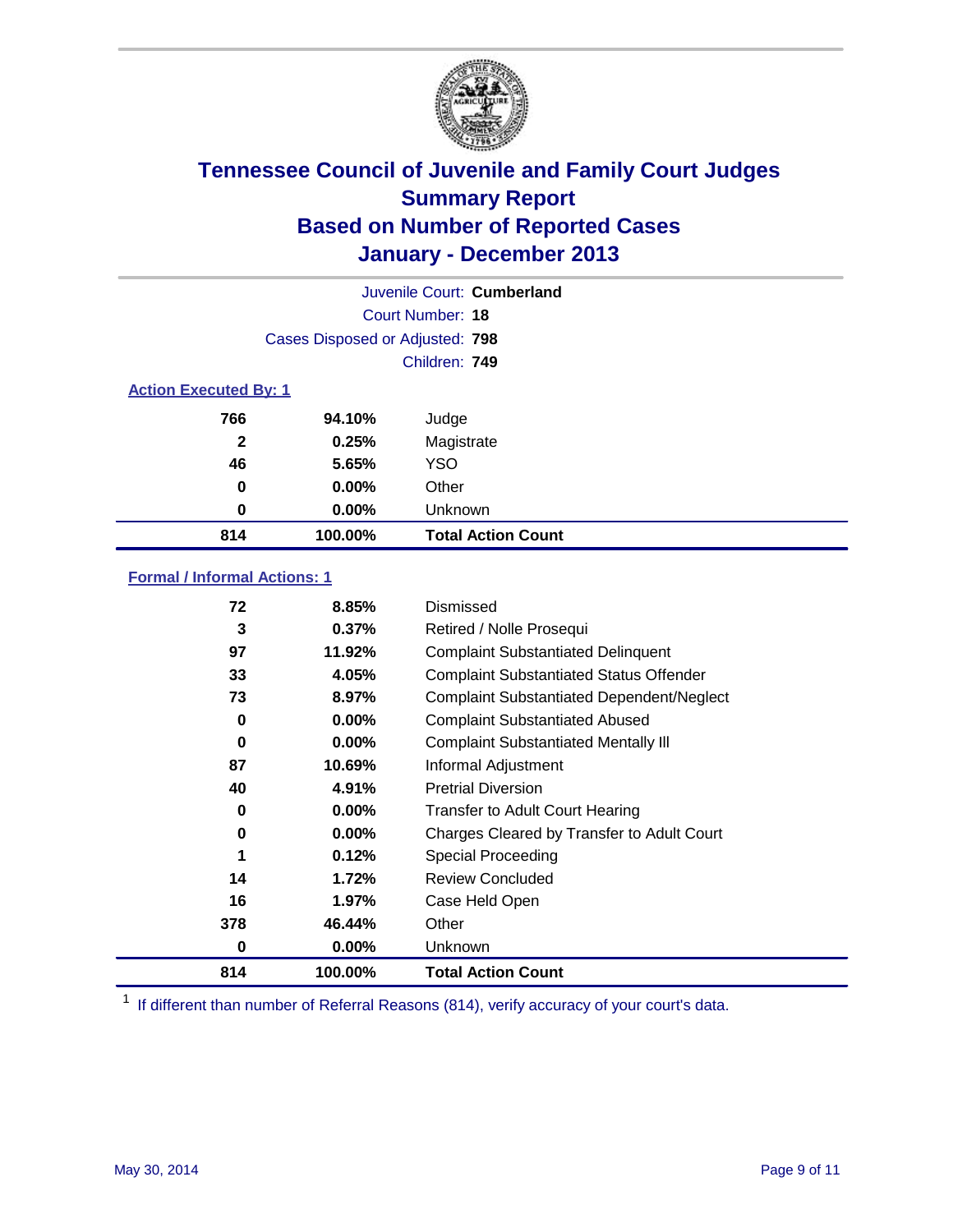

|                       |                                 | Juvenile Court: Cumberland                            |
|-----------------------|---------------------------------|-------------------------------------------------------|
|                       |                                 | <b>Court Number: 18</b>                               |
|                       | Cases Disposed or Adjusted: 798 |                                                       |
|                       |                                 | Children: 749                                         |
| <b>Case Outcomes:</b> |                                 | There can be multiple outcomes for one child or case. |
| 161                   | 16.68%                          | <b>Case Dismissed</b>                                 |
| 3                     | 0.31%                           | Case Retired or Nolle Prosequi                        |
| 24                    | 2.49%                           | Warned / Counseled                                    |
| 14                    | 1.45%                           | <b>Held Open For Review</b>                           |
| 19                    | 1.97%                           | Supervision / Probation to Juvenile Court             |
| 0                     | 0.00%                           | <b>Probation to Parents</b>                           |
| 2                     | 0.21%                           | Referral to Another Entity for Supervision / Service  |
| 3                     | 0.31%                           | Referred for Mental Health Counseling                 |
| 27                    | 2.80%                           | Referred for Alcohol and Drug Counseling              |
| 0                     | 0.00%                           | <b>Referred to Alternative School</b>                 |
| 0                     | 0.00%                           | Referred to Private Child Agency                      |
| 31                    | 3.21%                           | Referred to Defensive Driving School                  |
| 0                     | 0.00%                           | Referred to Alcohol Safety School                     |
| 8                     | 0.83%                           | Referred to Juvenile Court Education-Based Program    |
| 2                     | 0.21%                           | Driver's License Held Informally                      |
| 0                     | 0.00%                           | <b>Voluntary Placement with DMHMR</b>                 |
| 0                     | 0.00%                           | <b>Private Mental Health Placement</b>                |
| 0                     | 0.00%                           | <b>Private MR Placement</b>                           |
| 0                     | 0.00%                           | Placement with City/County Agency/Facility            |
| 3                     | 0.31%                           | Placement with Relative / Other Individual            |
| $\mathbf{2}$          | 0.21%                           | Fine                                                  |
| 6                     | 0.62%                           | <b>Public Service</b>                                 |
| 6                     | 0.62%                           | Restitution                                           |
| 0                     | 0.00%                           | <b>Runaway Returned</b>                               |
| 3                     | 0.31%                           | No Contact Order                                      |
| U                     | 0.00%                           | Injunction Other than No Contact Order                |
| 1                     | 0.10%                           | <b>House Arrest</b>                                   |
| 0                     | 0.00%                           | <b>Court Defined Curfew</b>                           |
| 4                     | 0.41%                           | Dismissed from Informal Adjustment                    |
| 0                     | 0.00%                           | <b>Dismissed from Pretrial Diversion</b>              |
| 0                     | 0.00%                           | Released from Probation                               |
| 0                     | 0.00%                           | <b>Transferred to Adult Court</b>                     |
| 0                     | $0.00\%$                        | <b>DMHMR Involuntary Commitment</b>                   |